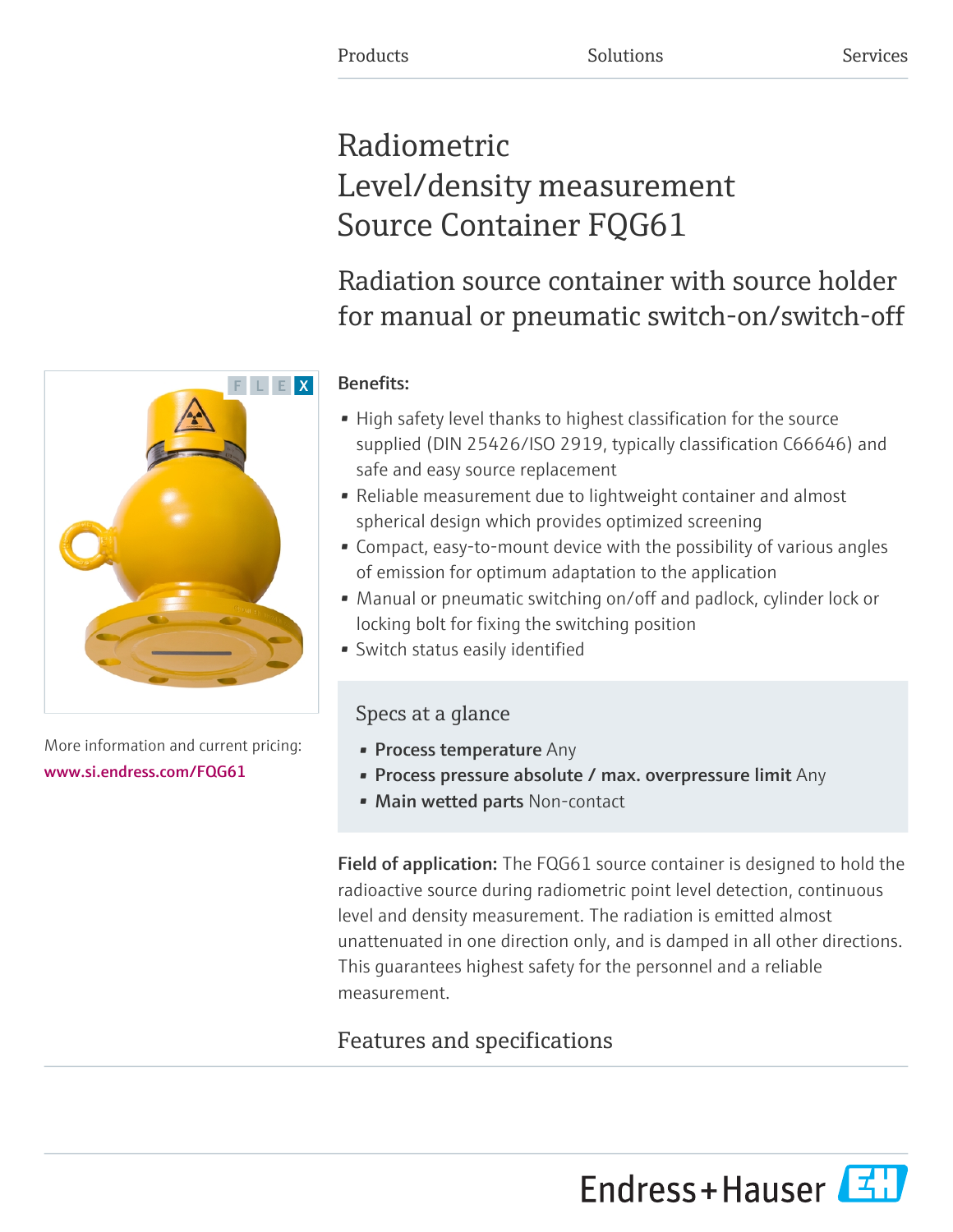## Point Level / Solids Measuring principle

Radiometric Limit

Characteristic / Application Source container Emission angle: 5 degrees Approximately 40kg

#### Specialities

Control area calculation with Applicator

#### Ambient temperature

-40 °C...+200 °C (-40 °F...+392 °F)

#### Process temperature

Any

Process pressure absolute / max. overpressure limit Any

#### Main wetted parts

Non-contact

#### Process connection

Non-contact

#### Certificates / Approvals

ATEX, GOST

Point Level / Liquids Measuring principle

Radiometric Limit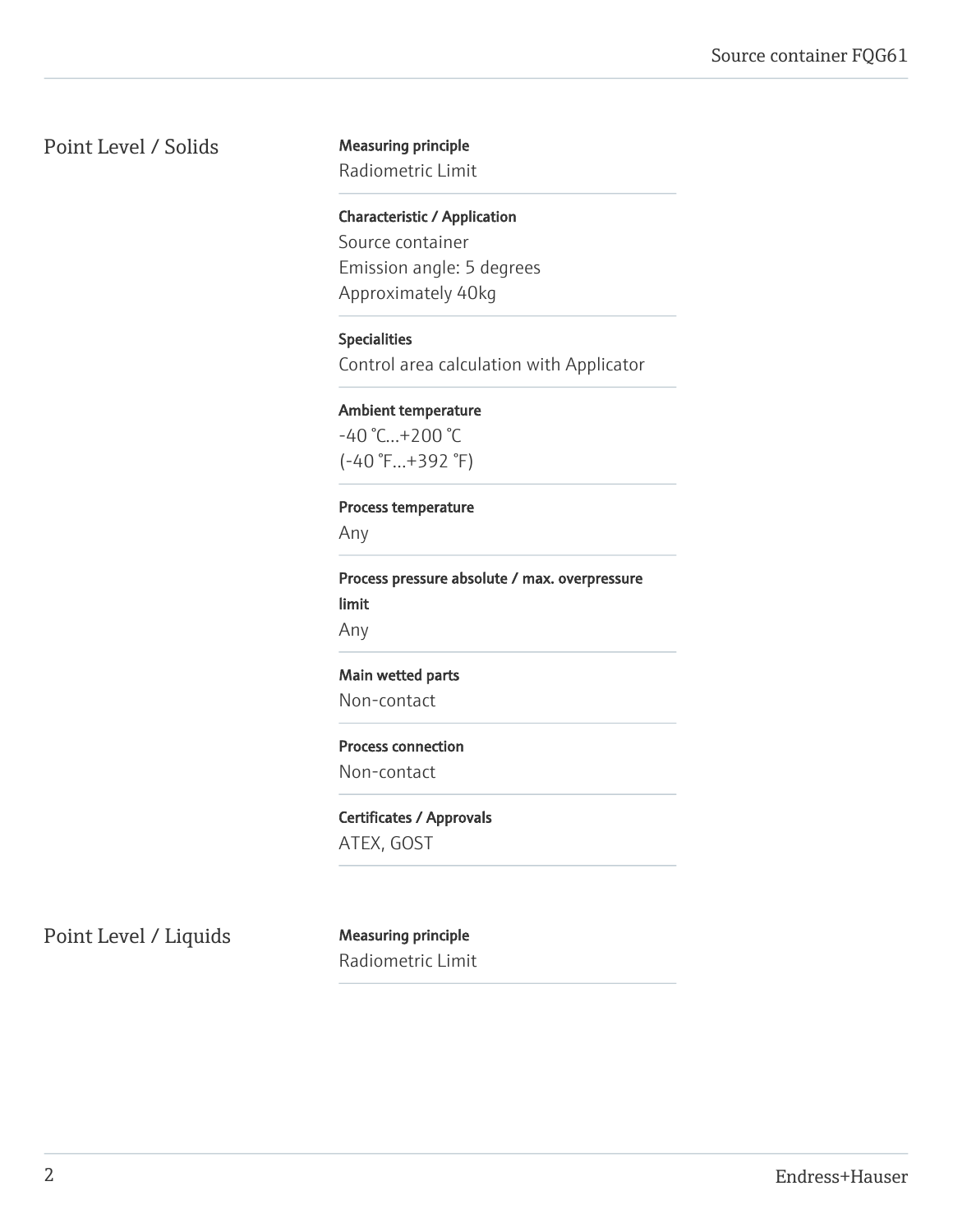## Point Level / Liquids

Characteristic / Application Source container Emission angle: 5 degrees Approximately 40kg

Specialities Control area calculation with Applicator

Ambient temperature  $-40$  °C... $+200$  °C (-40 °F...+392 °F)

Process temperature Any

Process pressure absolute / max. overpressure limit Any

Main wetted parts Non-contact

Process connection Non-contact

Certificates / Approvals ATEX, GOST

Density Measuring principle Radiometric Density

> Characteristic / Application Source container Emission angle: 5/ 20/ 40 degrees Approximately 40kg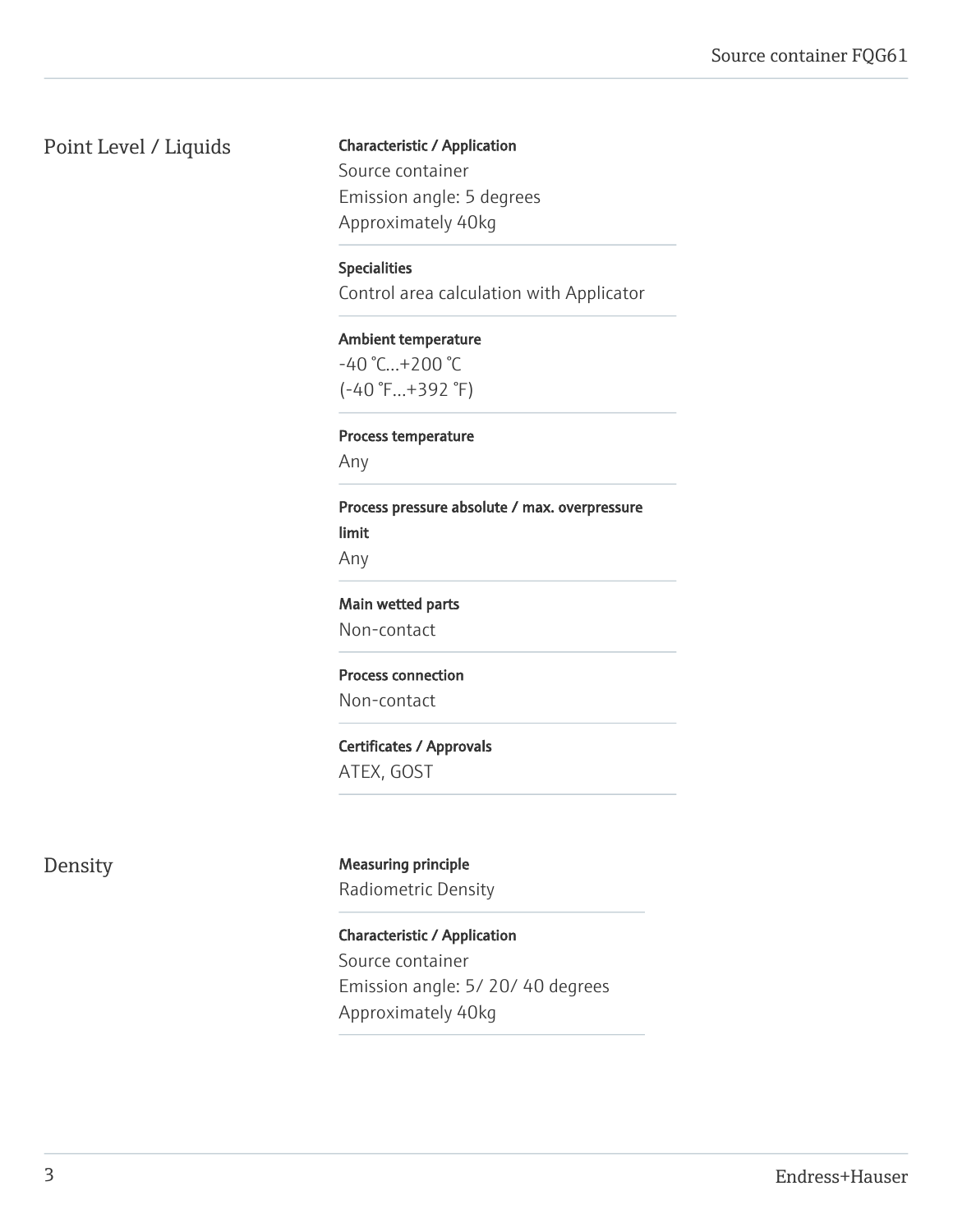# Density

#### Ambient temperature

-40 °C...+200 °C (-40 °F...+392 °F)

Process temperature

Any

Process pressure absolute

Any

Wetted parts Non-contact

Hygienic Non-contact

Specialities Control area calculation with Applicator

### Continuous / Liquids Measuring principle

Radiometric

Characteristic / Application

Source container Emission angle: 40 / 20 degrees Approximately 40kg

Specialities Manual or pneumatic switch-on/ switchoff

#### Ambient temperature

-40 °C...+200 °C (-40 °F...+392 °F)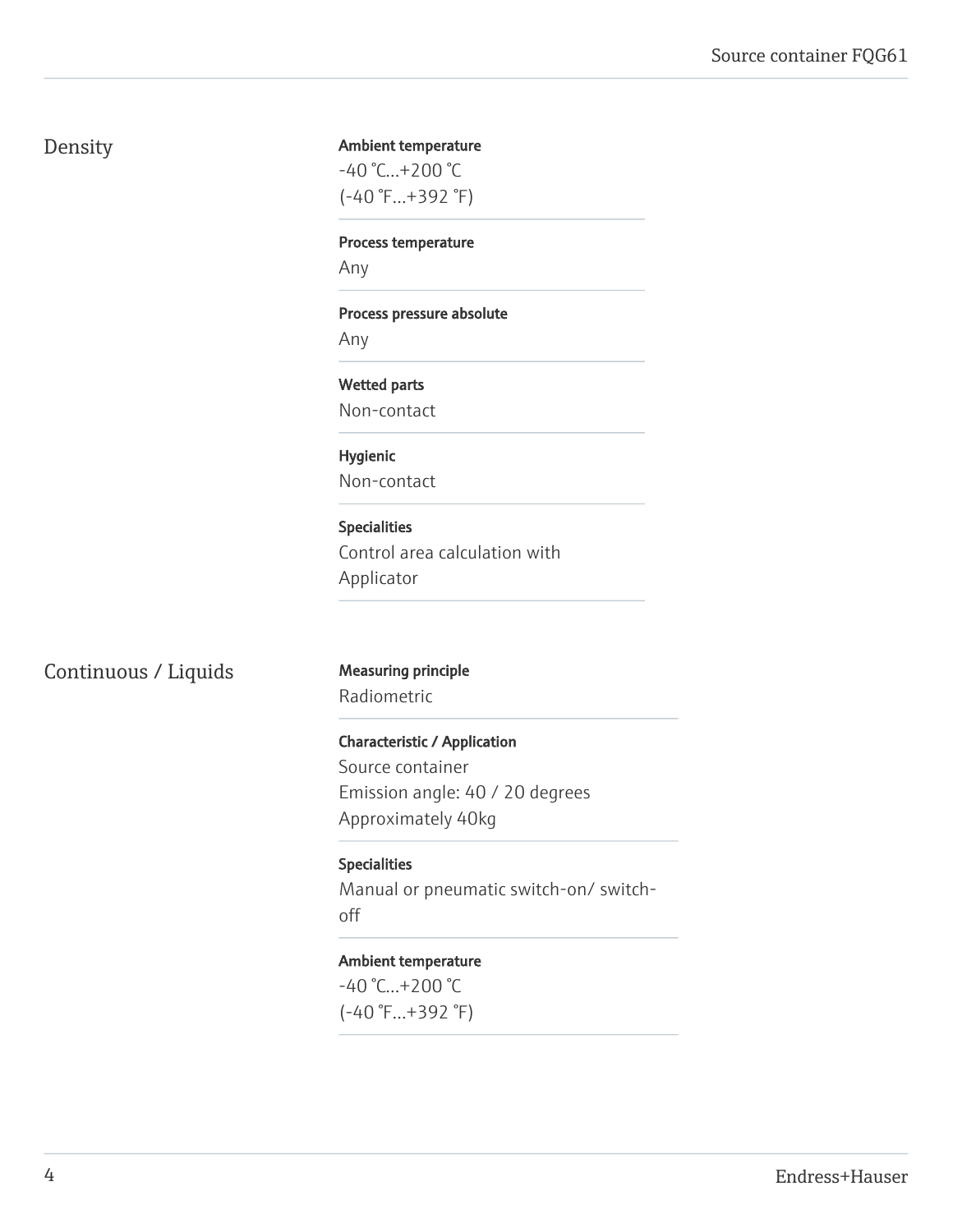### Source container FQG61

Continuous / Liquids

#### Process temperature

Any

Process pressure absolute / max. overpressure limit Any

Main wetted parts Non-contact

Process connection Non-contact

Certificates / Approvals ATEX, GOST

Continuous / Solids Measuring principle

Radiometric

Characteristic / Application Source container Emission angle: 40 / 20 degrees Approximately 40kg

#### Specialities

Control area calculation with Applicator

Ambient temperature -40 °C...+200 °C

(-40 °F...+392 °F)

Process temperature

Any

Process pressure absolute / max. overpressure limit Any